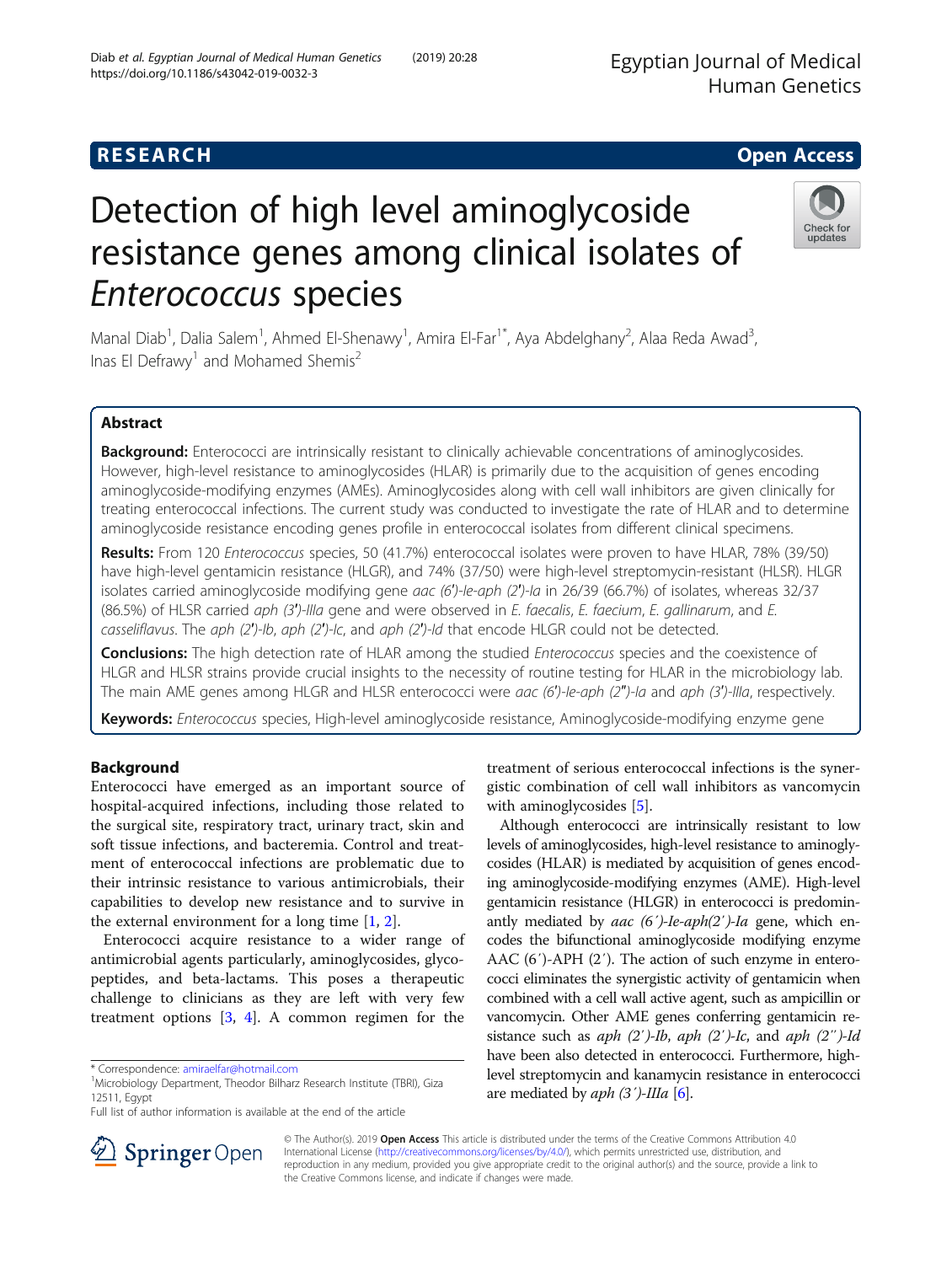To our knowledge, limited studies on AME genes profile were done in Egypt. The current study was conducted to investigate the rate of HLAR and to determine aminoglycoside resistance-encoding genes profile in enterococcal isolates from different clinical specimens.

## Methods

## Bacterial isolates and species identification

A prospective study was conducted from November 2016 to March 2018. A total number of 120 non-repetitive enterococcal isolates were collected from different clinical samples from outpatient clinic and hospitalized patients. The clinical specimens were initially cultured on MacConkey agar (HiMedia, India) and Cysteine-Lactose-Electrolyte-Deficient (CLED) media (Bio-Rad, USA). Isolates of enterococci were identified by Gram staining, colony morphology, catalase test, and growth on Bile Esculin agar (Oxoid, England). All isolates were identified to species level using Vitek2 automated system (bioMérieux, France).

## Detection of HLAR in enterococcal isolates

Enterococcus species isolates were screened for HLAR by Kirby-Bauer disc diffusion method using streptomycin (300 μg) and gentamicin (120 μg) discs (Bio-Rad, France), and results were interpreted according to the Clinical and Laboratory Standards Institute [\[7\]](#page-4-0). Isolates that revealed HLAR by disc-diffusion method were further tested for determining the minimum inhibitory concentrations (MICs) of streptomycin and gentamicin using the E-test (bioMérieux Mercy, France). Overnight bacterial suspensions of test isolates were adjusted to 0.5 MacFarland turbidity and were plated on Muller Hinton agar (MHA) (HIMEDIA) plates and E-test strips (Bio-Merieux France) were applied. The plates were incubated at 35 °C for 15–18 h. Results were interpreted according to The European Committee on Antimicrobial Susceptibility Testing [[8](#page-4-0)].

Bacterial isolates were stored at − 70 °C in the form of glycerol stock until processed for DNA extraction and molecular analysis of AME [\[9\]](#page-4-0).

## Molecular analysis of aminoglycoside modifying genes by PCR assay

Genomic DNA was extracted from Enterococcus strains by cell lysis using a simple boiling technique [[10\]](#page-4-0). The quality and quantity of DNA were assessed with Nano-Drop 1000 (Thermo Scientific, USA). PCR assay for AME genes: aac (6′)-Ie-aph (2″)-Ia, aph (2″)-Ib, aph  $(2'')$ -Ic, aph  $(2'')$ -Id, and aph  $(3')$ -IIIa, was carried out using 4 μL of bacterial DNA extract, 25 pmol of each primer (Table 1), 200 mM of each dNTP (Promega, Inc., USA), 10 mM KCl PCR buffer, 1.5 mM  $MgCl<sub>2</sub>$ , and 1.5 U Taq polymerase (Gotaq Flexi DNA, M8305, Promega, Inc., USA). Amplification was carried out on a Bio-Rad thermal cycler using standard PCR protocol. The cycling conditions were as follows: 5 min of initial denaturation at 95 °C, followed by 35 cycles of denaturation at 95 °C for 1 min, annealing at 58 °C for 1 min and strand extension at 72 °C for 1 min and a final extension for 10 min [[11\]](#page-4-0). A negative control (lacking DNA) was included in each PCR assay. PCR products were analyzed on a 2% agarose gel stained with ethidium bromide. DNA amplicons were visualized using a gel documentation system (cleaver scientific, UK).

## Results

A total of 120 Enterococcus species isolates were revealed from different clinical samples. The predominant species comprised E. faecalis 68 (56.7%), E. faecium 36 (30%), E. gallinarum 12 (10%), and E. casseliflavus 4 (3.3%). Among the studied 120 Enterococcus species isolates, 50 (41.7%) were HLAR. The highest rate of isolation was from urine specimens 72% (36/50), followed by blood 14% (7/50), pus 6% (3/50), wound swabs 4% (2/50), and both of ascetic fluid and sputum revealed only 1 strain (1/50) for each of them representing 2%.

The 50 HLAR isolates included 78% (39/50) HLGR and 74% (37/50) HLSR isolates by disc-diffusion method. HLAR was confirmed in all 50 Enterococcus species isolates by E test and had MIC values of  $> 512 \mu g/ml$  and  $>$ 128 μg/ml for gentamycin and streptomycin respectively.

Table 1 Primer sequences for amplification of aminoglycoside resistance genes used in PCR assay

|                         | $\sim$                                                                |             |            |
|-------------------------|-----------------------------------------------------------------------|-------------|------------|
| Target genes            | Primer sequences (5'-3')                                              | Amplicon bp | References |
| $aac(')-le-aph(2'')-la$ | 5'-CAGGAATTTATCGAAAATGGTAGAAAAG-3'<br>5'-CACAATCGACTAAAGAGTACCAATC-3' | 369         | [11]       |
| $aph(2")$ -lb           | 5'-CTTGGACGCTGAGATATATGAGCAC-3'<br>5'-GTTTGTAGCAATTCAGAAACACCCTT-3'   | 867         |            |
| $aph(2")$ -lc           | 5'-CCACAATGATAATGACTCAGTTCCC-3'<br>5'-CCACAGCTTCCGATAGCAAGAG-3'       | 444         |            |
| $aph(2")$ -ld           | 5'-GTGGTTTTTACAGGAATGCCATC-3'<br>5'-CCCTCTTCATACCAATCCATATAACC-3'     | 641         |            |
| $aph(3")$ -Illa         | 5'-GGCTAAAATGAGAATATCACCGG-3'<br>5'-CTTTAAAAAATCATACAGCTCGCG-3'       | 523         |            |
|                         |                                                                       |             |            |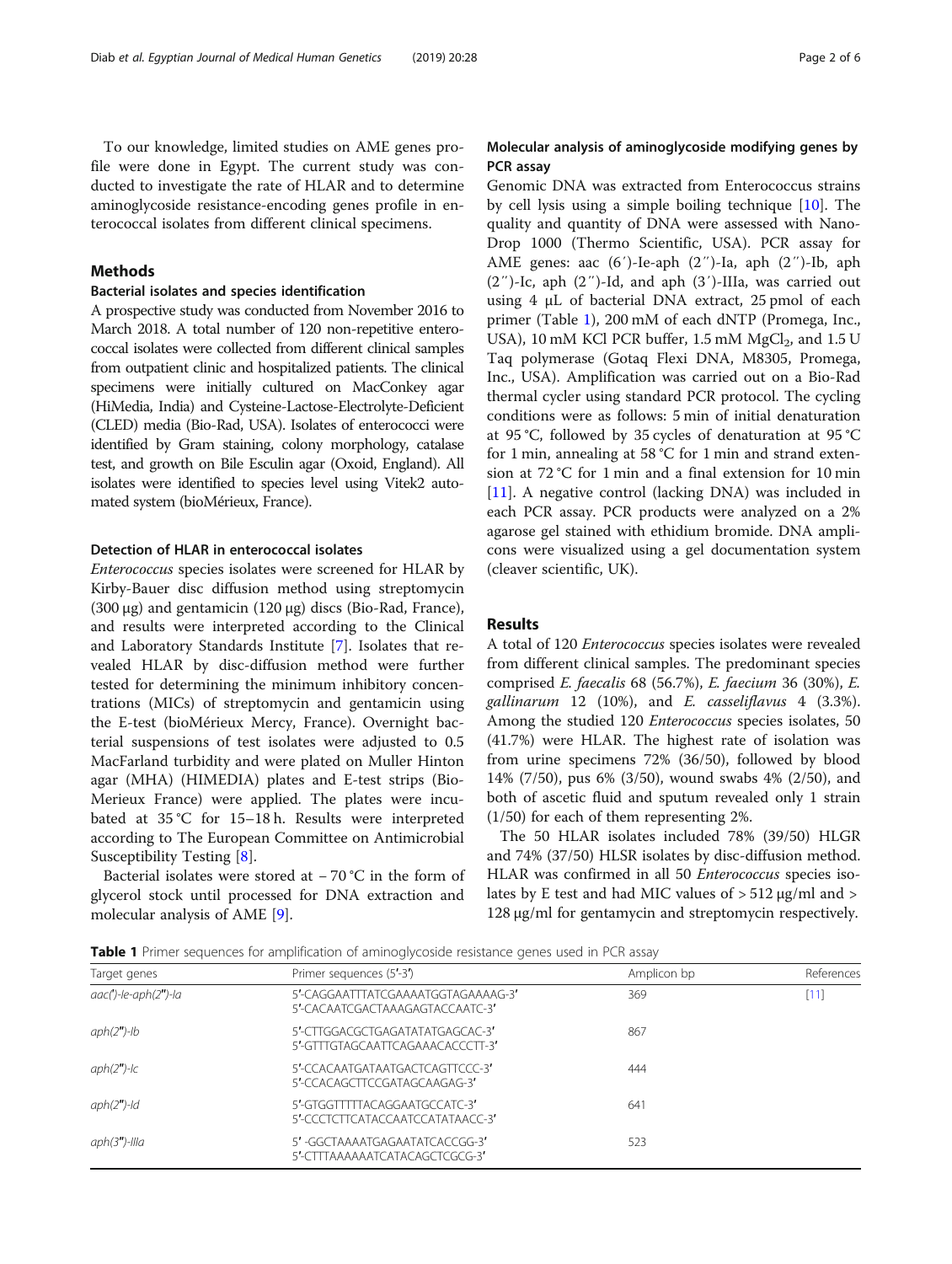HLAR was predominant in E. faecalis 60% (30/50) followed by E.faecium 30% (15/50), E. gallinarum 8% (4/ 50), and E. casseliflavus 2% (1/50) by Vitek2 compact system. The species distribution and specimen source of HLAR Enterococcus strains were listed in Table 2.

Detection of AME encoding genes was performed for the 50 HLAR Enterococcus species isolates and showed that 39 (78%) were HLGR of which 26/39 (66.7%) of the isolates carried the aac (6′)-Ie-aph (2″)-Ia gene (Table 3, Fig. [1\)](#page-3-0), while from the HLSR 37(74%) Enterococcus species strains, 32/37 (86.5%) carried aph (3′)-IIIa gene (Table 3, Fig. [2](#page-3-0)). Aminoglycoside resistance genes as aph  $(2'')$ -Ib, aph  $(2')$ -Ic, and aph  $(2')$ -Id that encode HLGR could not be detected among the studied isolates.

E. faecalis and E. faecium were the predominant Enterococcus species isolates of the present study. They were found to carry the bifunctional enzyme encoding gene aac (6′)-Ie-aph (2″)-Ia in 17/30 (56.7%) and 8/15 (53.3%) strains respectively and aph (3′)-IIIa gene in 18/ 30 (60%) and 11/15 (73.3%) strains respectively (Table 3).

The coexistence of aac  $(6')$ -Ie-aph  $(2'')$ -Ia and aph (3′)-IIIa genes were revealed in E. faecalis, E. faecium, and  $E$  .casseliflavus strains. The two  $E$ . gallinarum strains were found to carry aph (3')-IIIa gene only (Table [4\)](#page-4-0).

## **Discussion**

Enterococci have long been considered as one of the most common causes of nosocomial infections. The rise of drug-resistant strains presents a serious problem to control in enterococcal infections. Several resistant Enterococcus species have been reported, including E. faecalis, E. faecium E. avium, E. durans, E. gallinarum, E. casseliflavus, E. raffinosus, E. mundtii, E. malodoratus, and  $E$ . hirae  $[12]$  $[12]$ . As previously found in Egypt  $[5, 13]$  $[5, 13]$  $[5, 13]$  $[5, 13]$ , E. faecalis and E. faecium are the predominant strains revealed in all clinical specimens in the present study.

Aminoglycosides are considered efficient in treating serious infections caused by both Gram-positive and

Table 2 Distribution of HLAR Enterococcus species from various clinical specimens

| Clinical      | Distribution of <i>Enterococcus</i> species ( $n = 50$ ) |    |                  |                                                             |    |
|---------------|----------------------------------------------------------|----|------------------|-------------------------------------------------------------|----|
| specimens     |                                                          |    |                  | E. faecalis E. faecium E. gallinarum E. casseliflavus Total |    |
| Urine         | 19                                                       | 13 | ζ                |                                                             | 36 |
| <b>Blood</b>  |                                                          |    | $\left( \right)$ |                                                             | 7  |
| Wound         | 2                                                        |    | $\left( \right)$ |                                                             | C  |
| Ascitic fluid | - 0                                                      |    |                  |                                                             |    |
| Pus           | 2                                                        |    | $\left( \right)$ |                                                             | ζ  |
| Sputum        | 0                                                        |    | Ω                |                                                             |    |
| Total         | 30                                                       | 15 | 4                |                                                             | 50 |

Data are presented as numbers (N)

**Table 3** Distribution of aminoglycoside modifying enzymeencoding genes among Enterococcus species with high-level aminoglycoside resistance

| HLAR MIC and                             | Distribution of HLAR in <i>Enterococcus</i> spp. $(N = 50)$ |                                   |                     |                            |              |
|------------------------------------------|-------------------------------------------------------------|-----------------------------------|---------------------|----------------------------|--------------|
| detection of<br>genes by PCR             | (30)                                                        | F. faecalis F. faecium F.<br>(15) | gallinarum<br>(4)   | Е.<br>casseliflavus<br>(1) | Total<br>(N) |
| HLGR (MIC)                               | 21                                                          | 15                                | 2                   |                            | 39           |
| HLGR (gene detection)                    |                                                             |                                   |                     |                            |              |
| $\textit{aac}(6')$ -le-<br>$aph(2")$ -la | 17                                                          | 8                                 | $\scriptstyle\odot$ |                            | 26           |
| $aph(2")$ -lb                            | 0                                                           | Λ                                 | Λ                   | Ω                          | 0            |
| $aph(2")$ - $lc$                         | 0                                                           | Λ                                 | ∩                   | Λ                          | ∩            |
| $aph(2")$ -ld                            | $\Omega$                                                    | ∩                                 | Λ                   | Λ                          | 0            |
| HLSR (MIC)                               | 23                                                          | $10 \,$                           | 3                   |                            | 37           |
| HLSR (gene detection)                    |                                                             |                                   |                     |                            |              |
| $aph(3')$ -Illa                          | 18                                                          | 11                                | 2                   |                            | 32           |

• Data are presented as numbers (N)

HLAR high-level aminoglycoside resistance, HLGR high-level gentamycin resistance, HLSR high-level streptomycin resistance

Gram-negative organisms. However, the acquisition of extrinsic resistance to high-level aminoglycoside antibiotics in enterococci renders these strains a serious challenge in clinical settings [[14\]](#page-4-0).

Distribution of HLAR in enterococcal isolates varied in different reports in the world. The current study results (41.7%) were comparable to those obtained by El-Ghazawy et al. [\[5](#page-4-0)] (35.3%) that studied the prevalence of HLAR in 133 enterococcal strains obtained from different clinical samples at Alexandria Main University Hospital, Egypt. However, higher rates of HLAR enterococci (72%) were obtained by Padmasini et al. [[11](#page-4-0)] in India. Another study by El Mahdy et al. [[15](#page-4-0)] at Mansoura University Hospitals in Egypt showed also higher HLAR results (66.3%) in 80 enterococcal isolates recovered from urine samples. The present study revealed a high prevalence of HLSR strains (74%), although the clinical use of streptomycin for infections caused by enterococci has long been restricted due to intrinsic low-level resistance of the organism [\[11](#page-4-0)].

Previous studies by Padmasini et al. [\[11\]](#page-4-0), Bhatt et al. [\[16\]](#page-4-0), and Niu et al. [[17](#page-5-0)] have reported that HLGR (42.7%, 65%, and 42.7%) was more common than HLSR (29.8%, 45%, and 27.4%) in all species of isolated enterococci respectively. On the contrary, there was nearly no difference between the prevalence rates of HLGR and HLSR among our studied Enterococcus species isolates. Similar finding was found in Turkey by Kurtgoz et al. [[18\]](#page-5-0).

HLAR was found to be more common in E. faecalis and E. faecium  $[19]$  $[19]$  $[19]$ , on the other hand, Abamecha et al.  $[20]$  $[20]$  and Bhatt et al.  $[16]$  $[16]$  reported that HLAR was a common problem among E. faecium isolates only. A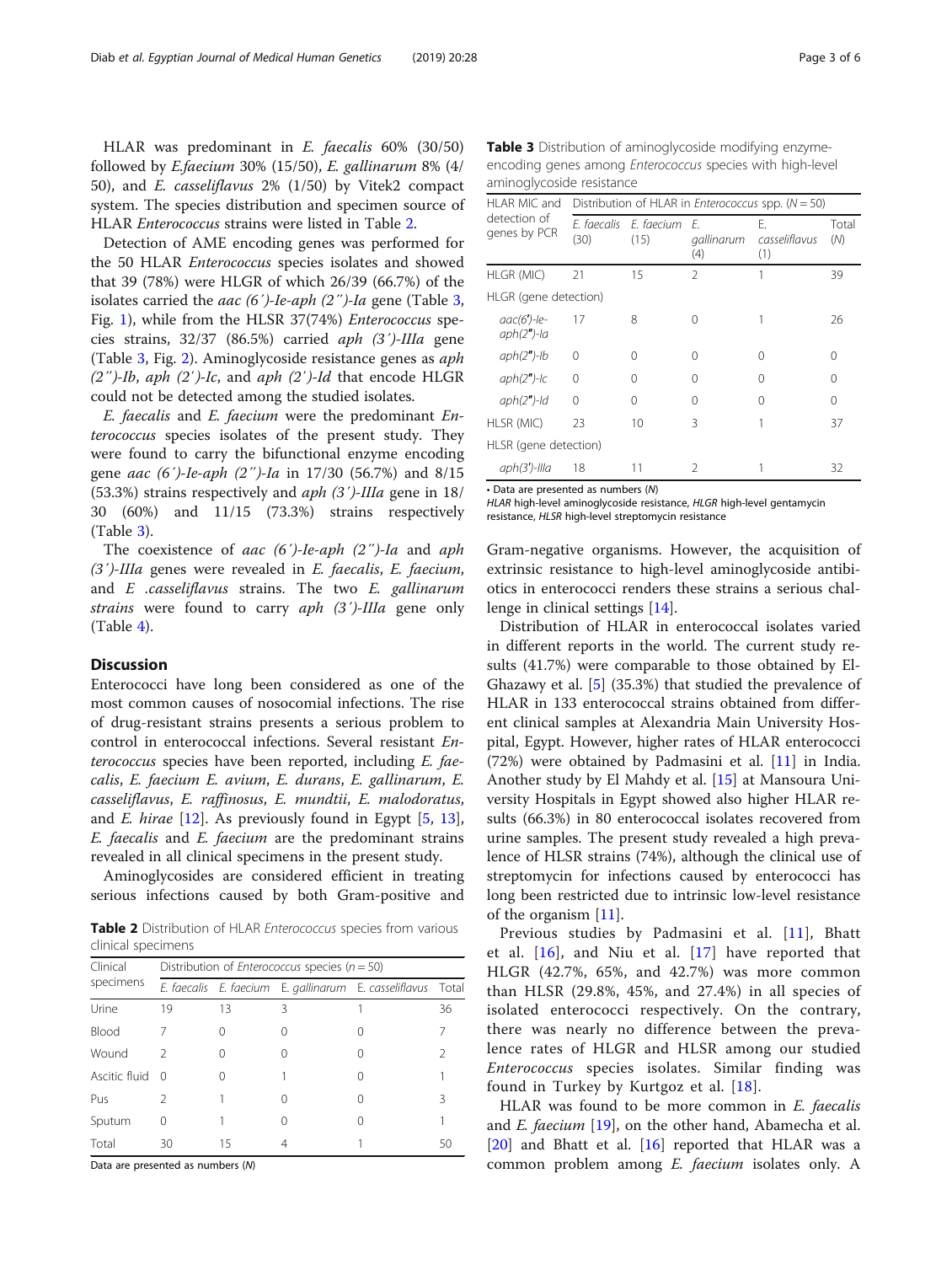<span id="page-3-0"></span>

surveillance study that was conducted in 20 European countries had reported 32% and 22% HLGR and 41% and 49% HLSR among HLAR E. faecalis and E. faecium, respectively [\[19](#page-5-0)]. In the current study, HLGR is 70% and 100%, while HLSR is 76% and 67% among E. faecalis and E. faecium respectively. This emphasizes susceptibility differences within different enterococcal species.

In accordance with previous studies  $[5, 11, 17]$  $[5, 11, 17]$  $[5, 11, 17]$  $[5, 11, 17]$  $[5, 11, 17]$  $[5, 11, 17]$  $[5, 11, 17]$ , the aac (6')-Ie-aph (2')-Ia gene (66.7%) and aph (3')-IIIa (86.5%) were identified as the most common AME genes among HLGR and HLSR strains, respectively. Nevertheless, the prevalence of the previous two genes was variable among these former studies. Pad-masini et al. [[11\]](#page-4-0) stated that the *aac* (6')-Ie-aph (2')-Ia was found in 68.4% of their HLAR enterococcal isolates which is comparable to our results, while 77.4% carried  $aph$  (3')-IIIa gene. Niu et al. [[17](#page-5-0)] and El Ghazawy et al.  $[5]$  $[5]$  revealed also higher rates of *aac* (6′)-Ie-aph (2″)-Ia gene being 89.3% and 95.7%, respectively, which reflects their finding of higher pervasiveness of HLGR in their isolates.

It is noteworthy that the newer aminoglycoside modifying genes *aph*  $(2')$ -*Ib*, *aph*  $(2')$ -*Ic*, and *aph*  $(2')$ -*Id* that encode HLGR were not detected among the studied strains. This was in agreement with Padmasini et al. [[11\]](#page-4-0). In contrast to our results,  $aph(2')$ -Ic gene was detected by El-Ghazawi et al. [\[5](#page-4-0)].

Both aac  $(6')$ -Ie-aph  $(2'')$ -Ia and aph  $(3')$ -IIIa genes co-existed in isolated E. faecalis, E. faecium, and E. casseliflavus strains, which was in accordance with results obtained by Padmasini et al. [\[11](#page-4-0)] and El Mahdy et al. [[15\]](#page-4-0). However, 9 out of the 50 of HLAR enterococcal strains did not carry any of the formerly tested genes. This may be due to the expression of genes other than genes analyzed in this study.

## Conclusion

In conclusion, the high detection rate of HLAR among the studied *Enterococcus* species and the coexistence of HLGR and HLSR strains provide crucial insights into the necessity of HLAR testing as a routine microbiology procedure. The main AME genes among HLGR and

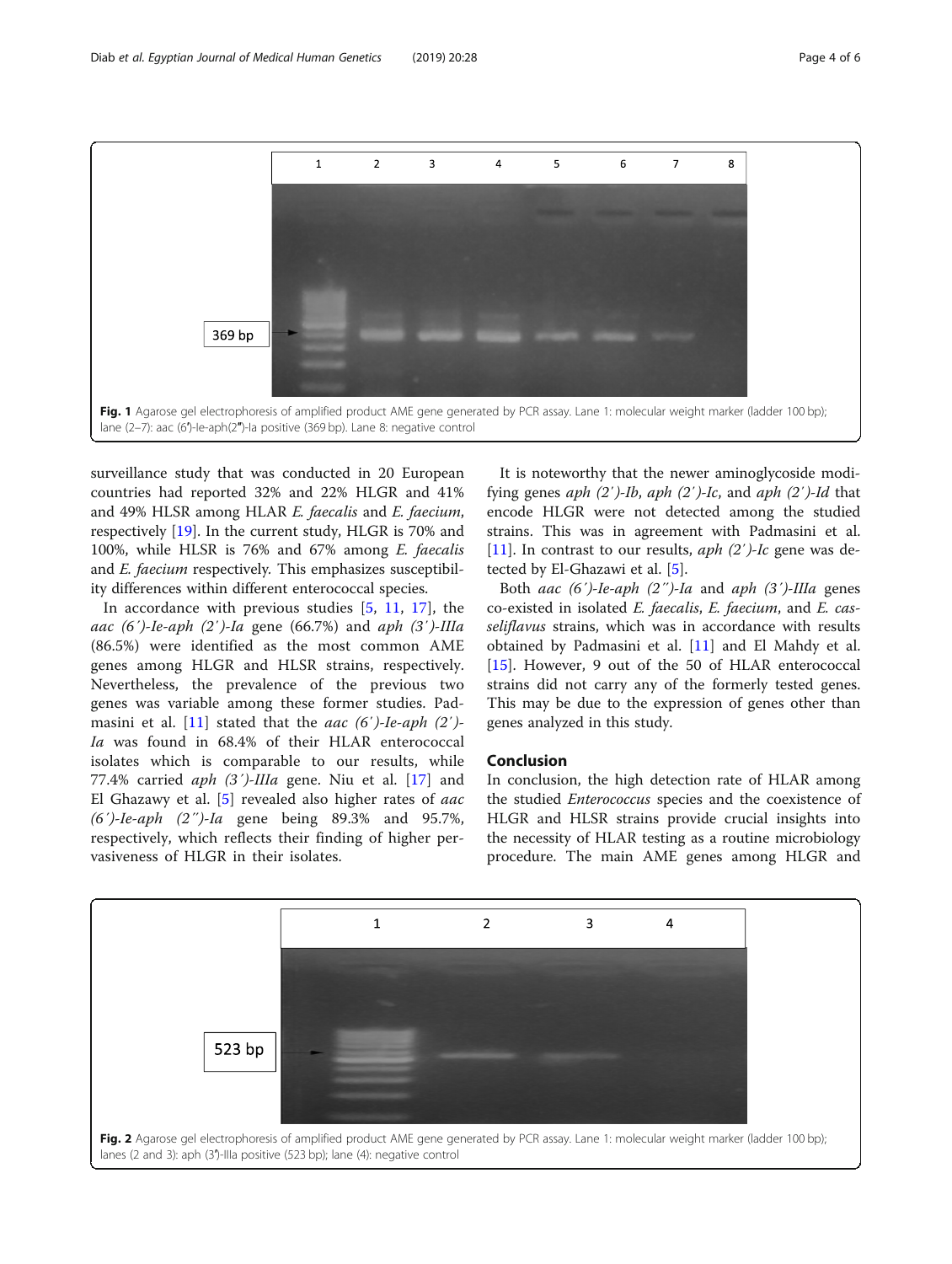| Enterococcus species      | Aminoglycoside modifying enzyme-encoding genes profile |                         |                                                         |                                                               |  |
|---------------------------|--------------------------------------------------------|-------------------------|---------------------------------------------------------|---------------------------------------------------------------|--|
|                           | $aac(6')$ -le-aph $(2'')$ -la +<br>ve                  | $aph(3')$ -Illa +<br>ve | $aac(6')$ -le-aph(2")-la + ve and aph(3')- Illa +<br>ve | $aac(6')$ -le-aph $(2'')$ -la ve and aph $(3')$ - Illa-<br>ve |  |
| E. faecalis $(N = 30)$    |                                                        |                         | 10                                                      |                                                               |  |
| E. faecium $(N = 15)$     | $\overline{z}$                                         |                         | 6                                                       |                                                               |  |
| E. gallinarum $(N = 4)$ 0 |                                                        |                         | $\Omega$                                                |                                                               |  |
| E. casseliflavus $(N = 0$ |                                                        |                         |                                                         |                                                               |  |

<span id="page-4-0"></span>Table 4 Aminoglycoside modifying enzyme-encoding genes profile among the 50 high-level aminoglycoside resistance Enterococcus species strains

Data are presented as numbers (N)

HLSR enterococci were (6')-le-aph (2")-la and aph (3')-IIIa, respectively. The limited AME-encoding genes among the studied HLAR Enterococcus species highlight the restricted gene distribution and transfer of resistant genes within a geographical region. The implementation of an efficient infection control program and regular surveillance of antimicrobial resistance of enterococci is essential in order to establish a rational antibiotic policy for the better management of enterococcal infections.

#### Abbreviations

AMEs: Aminoglycoside-modifying enzymes; CLED: Cysteine-Lactose-Electrolyte-Deficient; CLSI: Clinical and Laboratory Standards Institute; EUCAST: European Committee on Antimicrobial Susceptibility Testing; HLAR: High-level resistance to aminoglycosides; HLGR: High-level gentamicin resistance; HLSR: High-level streptomycin resistance; MHA: Muller Hinton agar; MICs: Minimum inhibitory concentrations

#### Acknowledgements

We would like to thank assistant lecturer Pakinam Hamzawi, Medical Microbiology Lab, TBRI, for her valuable assistance while doing the phenotypic identification of HLAR isolates and specialist Ayman Sallam, Biochemistry and Molecular Biology Lab, TBRI, for his kind assistance during the carrying out the PCR assay.

#### Authors' contributions

MD was responsible for the idea and concept of the research and revised the whole manuscript. DS analyzed, interpreted the data, and revised the manuscript. AE-S performed the microbiological identification and interpreted the results and was a contributor in writing the manuscript. AEF analyzed, interpreted the data and was a major contributor in writing and revising the manuscript. AA performed the molecular detection. ARA and IED revised the manuscript. MS performed the molecular detection and revised the manuscript. All authors read and approved the final manuscript.

#### Funding

Not applicable.

#### Availability of data and materials

Data and material are available with the corresponding author upon reasonable request.

### Ethics approval and consent to participate

All specimens included in the study were archived, and codes were used instead of patient names. The protocol of the study was approved by TBRI institutional review board under Federal Wide Assurance (FWA00010609) and the work has been carried out in accordance with the Code of Ethics of the World Medical Association (Declaration of Helsinki) for Experiments in Humans and its later amendments (GCP guidelines) or comparable ethical standards.

## Consent for publication

Not applicable as the specimens were coded and no patient data was used.

#### Competing interests

The authors declare that they have no competing interests.

#### Author details

<sup>1</sup>Microbiology Department, Theodor Bilharz Research Institute (TBRI), Giza 12511, Egypt. <sup>2</sup> Biochemistry and Molecular Biology Department, Theodor Bilharz Research Institute (TBRI), Giza, Egypt. <sup>3</sup>Medical Microbiology and Immunology Department, Faculty of Medicine, Cairo University, Cairo, Egypt.

## Received: 1 July 2019 Accepted: 9 October 2019 Published online: 27 November 2019

#### References

- 1. Murray BE (1990) The life and times of the enterococcus. Clin Microbiol Rev 3:46–65
- 2. Baldir G, Engin DO, Küçükercan M, Inan A, Akçay S, Özyürek S et al (2013) High-level resistance to aminoglycoside, vancomycin, and linezolid in Enterococci strains. J Microbiol Infect Dis 3(3):100–103
- 3. Papaparaskevas J, Vatoupoulos A, Tassios PT, Tassios A, Avalmani N, Legakis NJ, Kalapothaki V (2000) Diversity among high –level aminoglycoside – resistant enterococci. J Antimicrob Chemo 45:277–283
- 4. Bhatt P, Shete V, Sahni AK, Grover N, Chaudhari CN, Dudhat VL et al (2014) Prevalence of high-level aminoglycoside resistance in enterococci at a tertiary care centre. Int J Recent Sci Res 5(8):1515–1517
- 5. El-Ghazawy I, Okasha H, Mazloum S (2016) A study of high level aminoglycoside resistant enterococci. Afr J Microbiol Res 10(16):572–577
- 6. Shete V, Grover N, Kumar M (2017) Analysis of aminoglycoside modifying enzyme genes responsible for high-level aminoglycoside resistance among Enterococcal isolates. J Pathog 2017;(Article ID 3256952):1–5
- 7. CLSI (2017) Performance Standards for Antimicrobial Susceptibilty Testing, 27th ed. CLSI supplement M100 Wayne,PA: Clinical and LaboratoryStandards Institute.
- 8. European Committee on Antimicrobial Susceptibility Testing. 2016 Breakpoint tables for interpretation of MICs and zone diameters, version 6.0
- 9. Sambrook J, Fritsch EF, Maniatis T (1989) Molecular cloning: a laboratory manual (Glycerol shock), vol 16, 2nd edn. Cold Spring Harbor Laboratory Press, Cold Spring Harbor, pp 32–35
- 10. Englen, Kelley LC (2008) A Rapid DNA isolation procedure for the identification of Campylobacter jejuni by the polymerase chain reaction. Appl Microbiol 31:421–426
- 11. Padmasini E, Padmaraj R, Ramesh S (2014) High level aminoglycoside resistance and distribution of aminoglycoside resistant genes among clinical isolates of Enterococcus species in Chennai, India. Sci World J 4:1–5
- 12. Tsiodras S, Gold HS, Coakley EP, Wennersten C, Moellering RC Jr, Eliopoulos GM (2000) Diversity of domain V of 23srRNA gene sequence in different Enterococcus species. J Clin Microbiol 38:3991–3993
- 13. Diab M, Fam N, El-Baz A (2000) A study on uropathogenic Enterococcus species. EJMM 9(4):745–751
- 14. Krause K, Serio A, Connolly L (2016) Aminoglycosides: an overview. Cold Spring Harb Perspect Med 6(6):a027029
- 15. El-Mahdy R, Mostafa A, El-Kannishy G (2018) High level aminoglycoside resistant enterococci in hospital-acquired urinary tract infections in Mansoura, Egypt. GERMS 8(4):186–190
- 16. Bhatt MP, Patel A, Sahni B, Praharaj SC, Grover CN, Chaudhari CN et al (2015) Emergence of multidrug resistant enterococci at a tertiary care Centre. Med J Armed Forces India 71(2):139–144